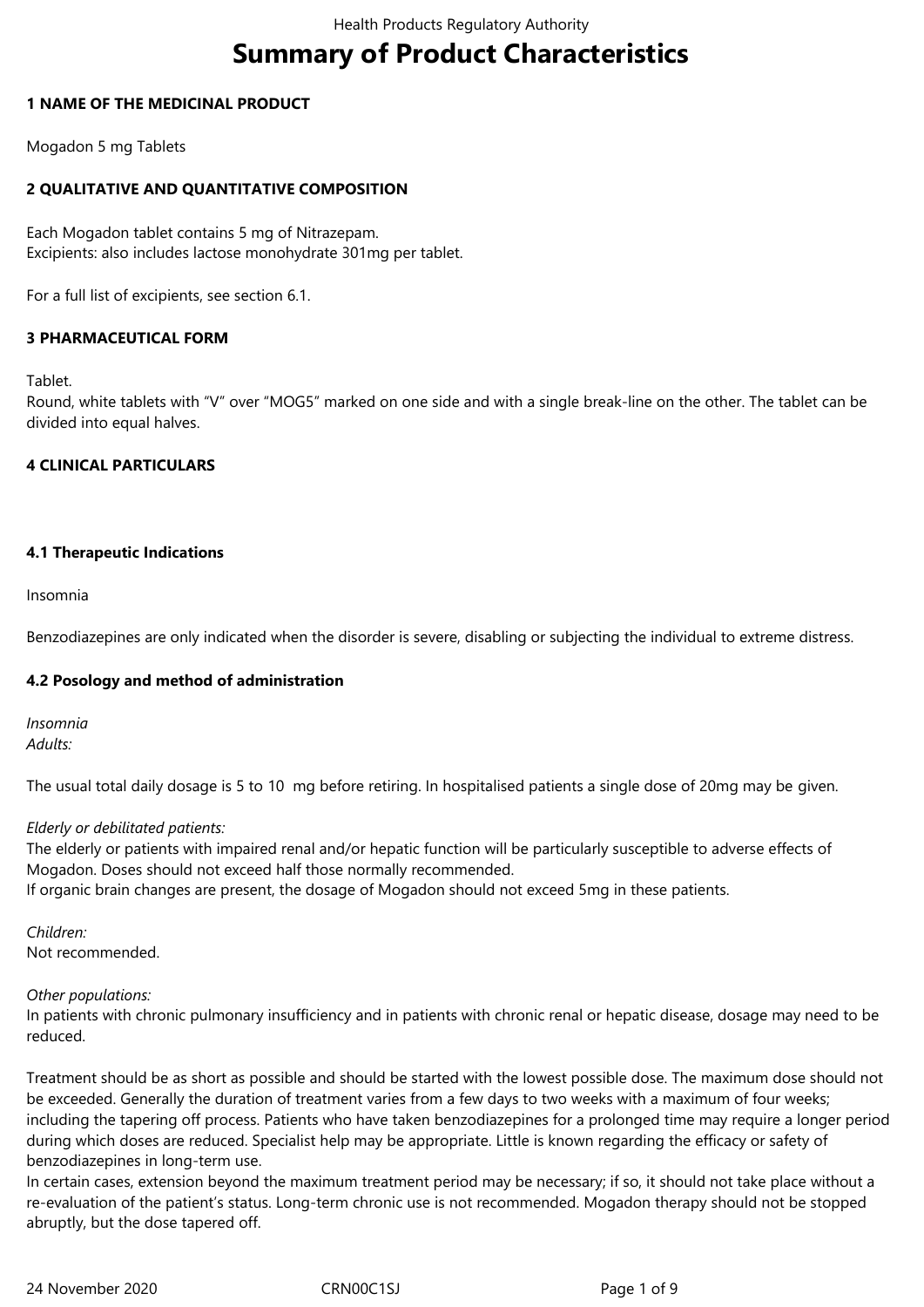The product should be taken just before going to bed. The patient should be checked regularly at the start of the treatment in order to decrease if necessary, the dose or frequency of administration to prevent overdose due to accumulation.

## **4.3 Contraindications**

Myasthenia Gravis Hypersensitivity to benzodiazepines or to any of the excipients Severe respiratory insufficiency Sleep apnoea syndrome Severe hepatic insufficiency Acute pulmonary insufficiency Phobic or obsessional states Chronic psychosis Short-term treatment of insomnia in children

## **4.4 Special warnings and precautions for use**

## *Risk from concomitant use of opioids:*

Concomitant use of Mogadon and opioids may result in sedation, respiratory depression, coma and death. Because of these risks, concomitant prescribing of sedative medicines such as benzodiazepines or related drugs such as Mogadon with opioids should be reserved for patients for whom alternative treatment options are not possible. If a decision is made to prescribe Mogadon concomitantly with opioids, the lowest effective dose should be used, and the duration of treatment should be as short as possible (see also general dose recommendation in section 4.2).

The patients should be followed closely for signs and symptoms of respiratory depression and sedation. In this respect, it is strongly recommended to inform patients and their caregivers (where applicable) to be aware of these symptoms (see section 4.5).

## *Tolerance*

Some loss of efficacy to the hypnotic effects of benzodiazepines may develop after repeated use for a few weeks.

#### *Lactose intolerance*

Mogadon tablets contain lactose. Patients with rare hereditary problems of galactose intolerance, the Lapp lactase deficiency or glucose-galactose malabsorption should not take this medicine.

#### *Dependence*

Use of benzodiazepines may lead to the development of physical and psychic dependence upon these products. The risk of dependence increases when high doses are used, especially when given over long periods. This is particularly so in patients with a history of alcohol or drug abuse or in patients with marked personality disorders. Regular monitoring in such patients is essential; routine repeat prescriptions should be avoided and treatment should be withdrawn gradually.

Once physical dependence has developed, abrupt termination of treatment will be accompanied by withdrawal symptoms.

Symptoms such as depression, headaches, muscle weakness, nervousness, extreme anxiety, tension, restlessness, confusion, mood changes, rebound insomnia, irritability, sweating, and diarrhoea have been reported following abrupt cessation of treatment in patients receiving even normal therapeutic doses for short periods of time. When benzodiazepines with a long duration of action are being used it is important to warn against changing to a benzodiazepine with a short duration of action, as withdrawal symptoms may develop.

In severe cases the following symptoms may occur: derealisation, depersonalisation, hyperacusis, numbness and tingling of the extremities, hypersensitivity to light, noise and physical contact, hallucinations or epileptic seizures.

In rare instances, withdrawal following excessive dosages may produce confusional states and psychotic manifestations and convulsions. Abuse of the benzodiazepines has been reported.

Some loss of efficacy to the hypnotic effects of short-acting benzodiazepines may develop after repeated use for a few weeks.

Rebound insomnia and anxiety: a transient syndrome whereby the symptoms that led to treatment with a benzodiazepine recur in an enhanced form may occur on withdrawal of treatment. It may be accompanied by other reactions including mood

24 November 2020 CRN00C1SJ Page 2 of 9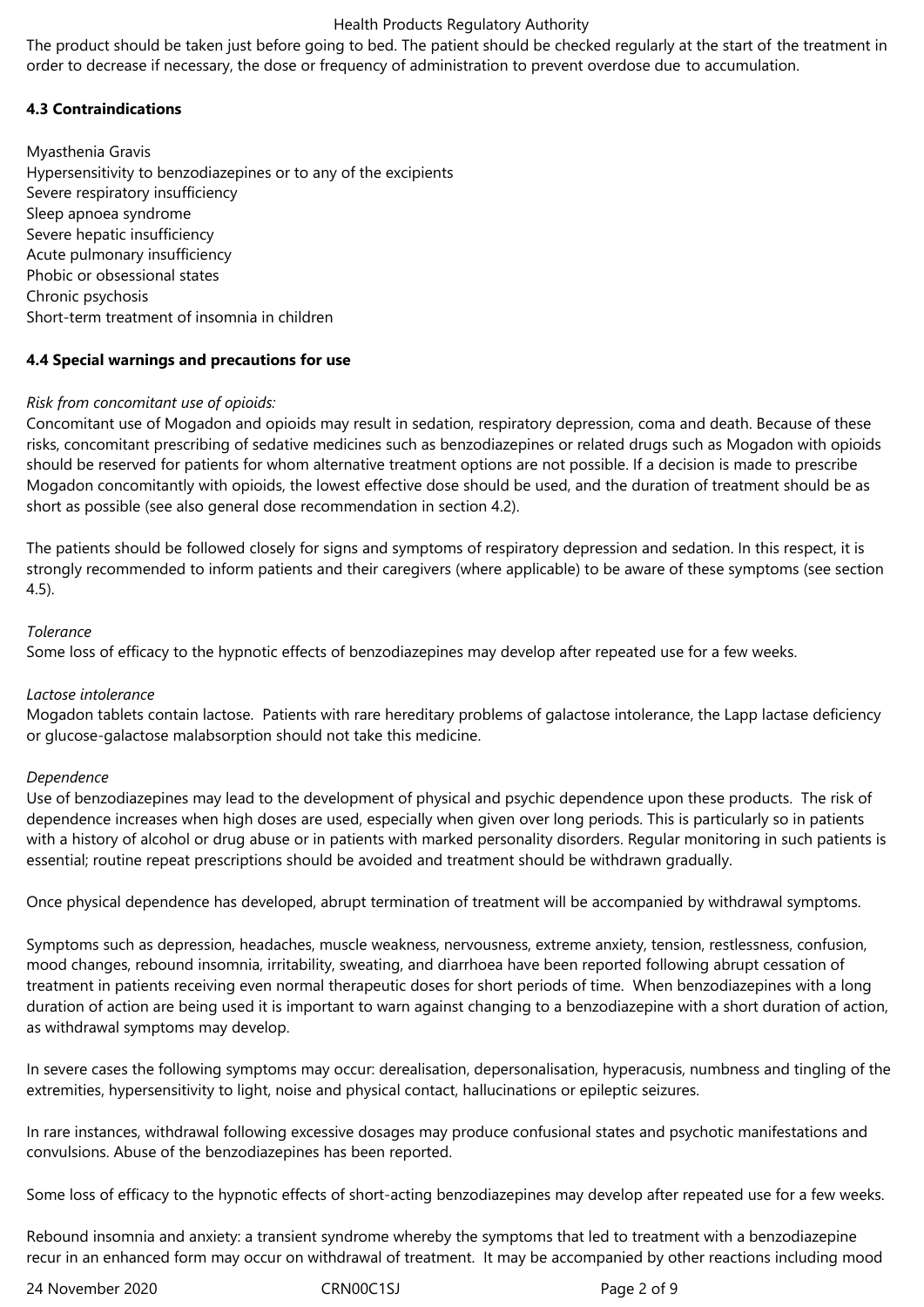changes, anxiety or sleep disturbances and restlessness. Since the risk of withdrawal phenomena/rebound phenomena is greater after abrupt discontinuation of treatment, it is recommended that the dosage is decreased gradually.

#### *Duration of treatment*

The duration of treatment should be as short as possible (see section 4.2, Posology and method of administration) depending on the indication, but should not exceed 4 weeks, including tapering off process. Extension beyond these periods should not take place without re-evaluation of the situation.

It may be useful to inform the patient when treatment is started that it will be of limited duration and to explain precisely how the dosage will be progressively decreased. Moreover, it is important that the patient should be aware of the possibility of rebound phenomena, thereby minimising anxiety over such symptoms should they occur while the medicinal product is being discontinued.

#### *Amnesia*

Benzodiazepines may induce anterograde amnesia. The condition usually occurs 1 to 2 hours after ingesting the product and may last up to several hours. Therefore, to reduce the risk patients should ensure that they will be able to have an uninterrupted sleep of 7-8 hours (see also section 4.8, Undesirable Effects).

#### *Psychiatric and 'paradoxical' reactions*

Reactions like restlessness, agitation, irritability, aggressiveness, delusion, rages, nightmares, hallucinations, psychoses, inappropriate behaviour and other adverse behavioural effects are known to occur when using benzodiazepines. Should this occur, use of the drug should be discontinued.

They are most likely to occur in children and the elderly.

## Specific patient groups

Benzodiazepines should not be given to children without careful assessment of the need to do so; the duration of treatment must be kept to a minimum.

Elderly should be given a reduced dose (see section 4.2, Posology and method of administration). Due to myorelaxant effect there is a risk of falls and consequently of hip fractures particularly for elderly patients when they get up at night.

A lower dose is also recommended for patients with chronic respiratory insufficiency due to the risk of respiratory depression. Benzodiazepines are not indicated to treat patients with severe hepatic insufficiency as they may precipitate encephalopathy.

Benzodiazepines are not recommended for the primary treatment of psychotic illness. Benzodiazepines should not be used alone to treat depression or anxiety associated with depression (suicide may be precipitated in such patients).

#### **4.5 Interaction with other medicinal products and other forms of interactions**

Opioids:

The concomitant use of sedative medicines such as benzodiazepines or related drugs such as Mogadon with opioids increases the risk of sedation, respiratory depression, coma and death because of additive CNS depressant effect. The dosage and duration of concomitant use should be limited (see section 4.4).

Enhancement of the central depressive effect may occur in cases of concomitant use with centrally-acting drugs such as neuroleptics, tranquillisers, hypnotics, anxiolytics/sedatives, antidepressant agents, narcotic analgesics, anti-epileptic drugs, anaesthetics and sedative antihistamines. In the case of narcotic analgesics enhancement of the euphoria may also occur leading to an increase in psychic dependence. The elderly require special supervision.

When Mogadon is used in conjunction with anti-epileptic drugs, side-effects and toxicity may be more evident, particularly with hydantoins or barbiturates or combination including them. This requires extra care in adjusting dosage in the initial stages of treatment.

Known inhibitors of hepatic enzymes (particularly cytochrome P450) have been shown to reduce the clearance of benzodiazepines and may potentiate their action and known inducers of hepatic enzymes, e.g. rifampicin, may increase the clearance of benzodiazepines .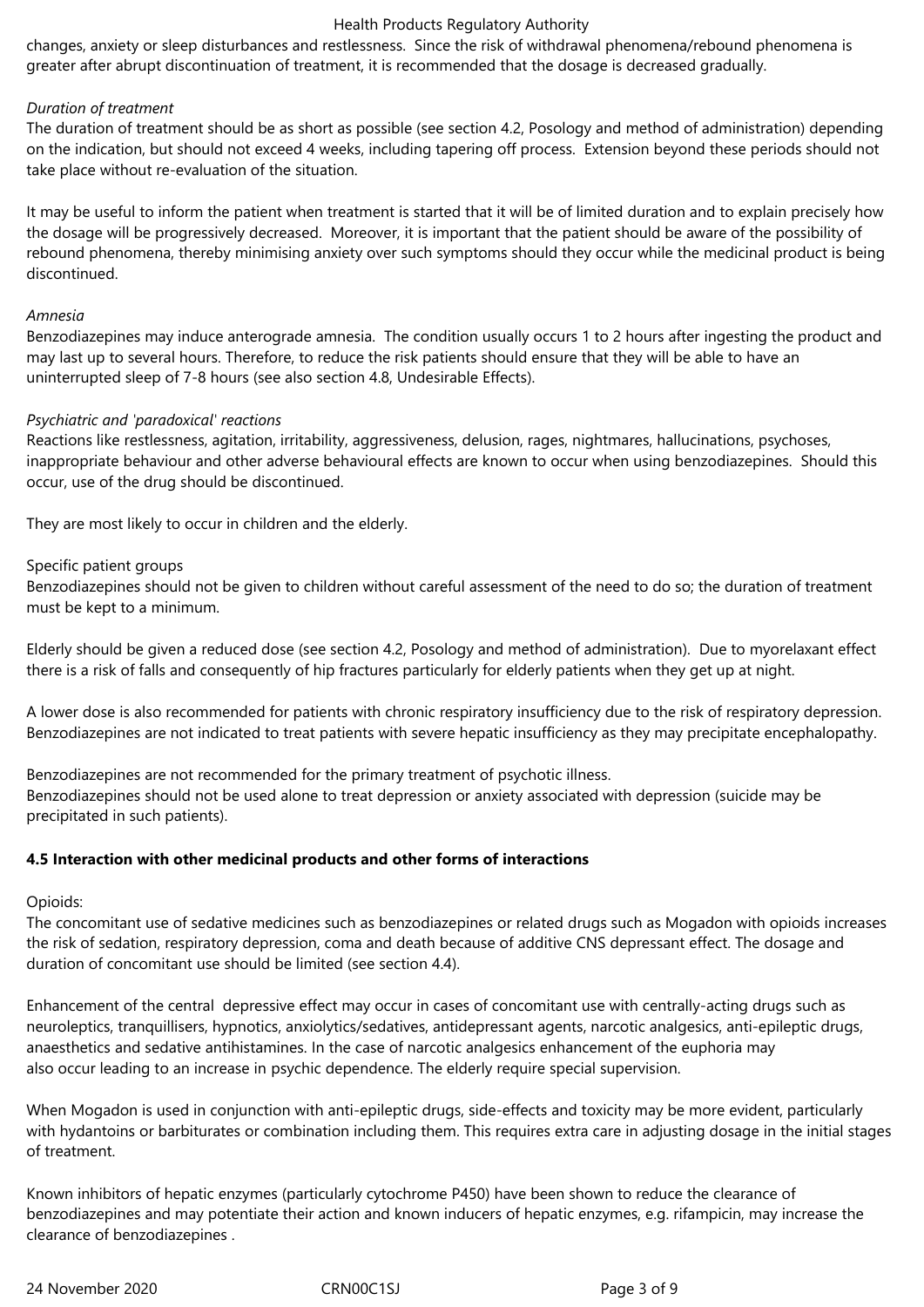Concomitant intake with alcohol should be avoided. The sedative effect may be enhanced when the product is used in combination with alcohol. This adversely affects the ability to drive or to use machines.

## **4.6 Fertility, pregnancy and lactation**

#### *Fertility*

Animal studies with benzodiazepines have shown minor effects on the foetus while a few studies have reported late behavioural disturbance in offspring exposed *inutero.*

If the product is prescribed to a woman of childbearing potential, she should be warned to contact her physician regarding discontinuance of the product if she intends to become or suspects that she is pregnant.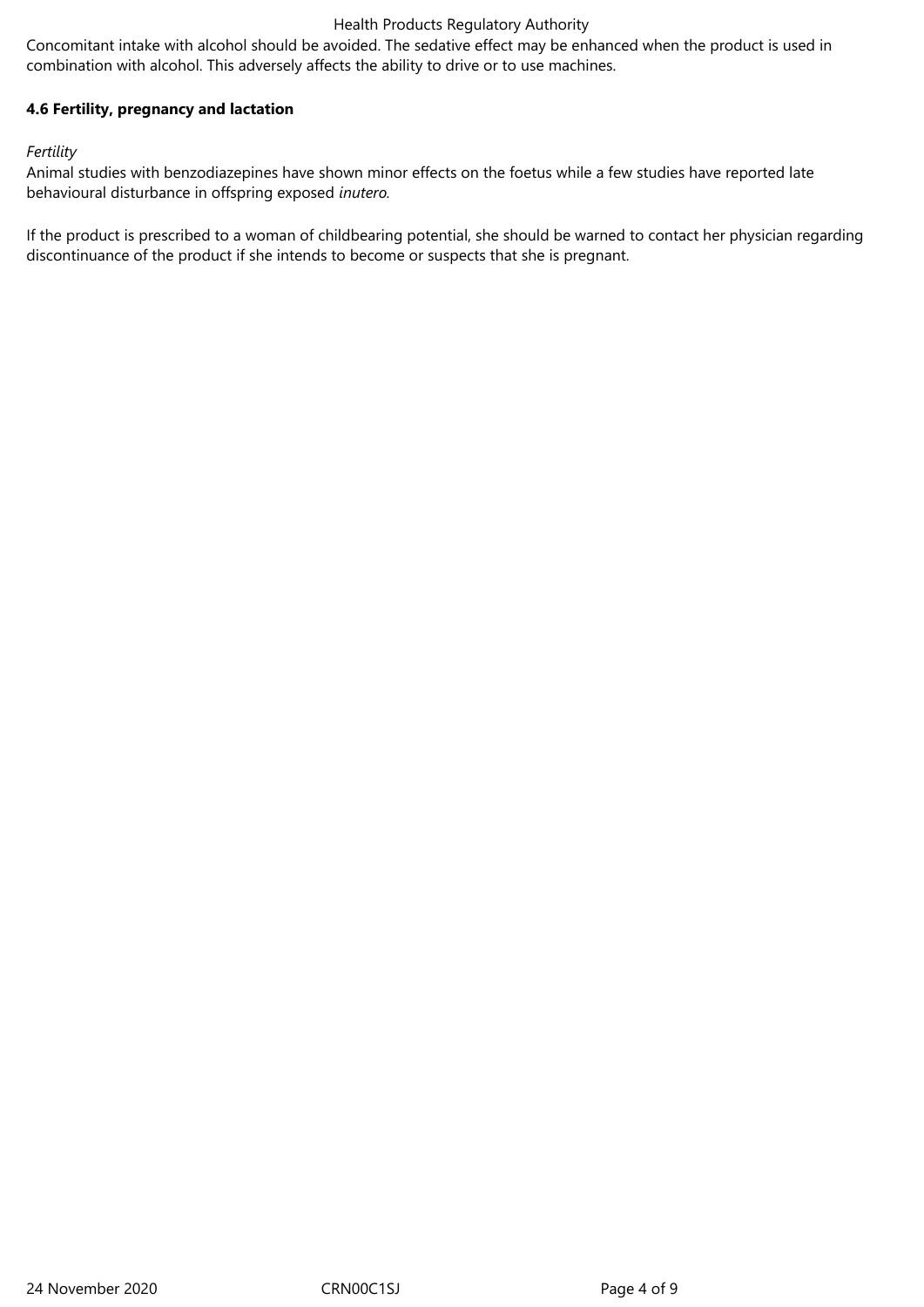#### *Pregnancy*

Administration of benzodiazepines in the last trimester of pregnancy or during labour has been reported to produce irregularities in the foetal heart rate, and hypotonia, poor sucking, hypothermia and moderate respiratory depression in the neonate. Moreover, infants born to mothers who took benzodiazepines chronically during the latter stages of pregnancy may have developed physical dependence and may be at some risk for developing withdrawal symptoms in the postnatal period.

## *Lactation*

Since benzodiazepines are found in the breastmilk, the use of Mogadon in mothers who are breast-feeding should be avoided.

## **4.7 Effects on ability to drive and use machines**

Patients should be advised that, like all medicaments of this type, Mogadon may modify patients' performance at skilled tasks. Sedation, amnesia, impaired concentration and impaired muscular function may adversely affect the ability to drive or to use machinery. If insufficient sleep duration occurs, the likelihood of impaired alertness may be increased, Patients should further be advised that alcohol may intensify any impairment, and should, therefore, be avoided during treatment, (see also section 4. 5, Interaction with other medicinal products and other forms of interaction).

## **4.8 Undesirable effects**

Within the system organ classes, adverse reactions are listed under headings of the frequency (number of patients expected to experience the reaction) using the following categories:

Very common (≥1/10) Common (≥1/100 to < 1/10) Uncommon (≥1/1,000 to < 1/100) Rare (≥1/10,000 to < 1/1,000) Very rare (< 10,000) Not known (cannot be estimated from the available data)

#### **Blood and lymphatic system disorders**

Rare: Blood disorder **Immune system disorder** Rare: Allergic skin reaction Very rare: Anaphylactic reaction, angioedema

#### **Psychiatric disorders**

Common: Emotional disorder, confusional state, depression (pre-existing depression may be unmasked) Uncommon: Delirium, insomnia, cognitive impairment Rare: Libido disorder, dependence, withdrawal syndrome, mood altered, anxiety, restlessness, drug abuse, agitation, aggression, delusion,

anger, nightmare, hallucination, psychotic disorder.

Since the risk of withdrawal phenomena/rebound phenomena is greater abrupt discontinuation of treatment, it is recommended that the dosage be decreased gradually.

#### **Nervous system disorders**

The elderly are particularly sensitive to the effects of centrally-depressant durgs.

Common: Drowsiness, headache, dizziness, anterograde amnesia Uncommon: Balance disorder, hypokinesia, tremor Rare: Epilepsy, vertigo

## **Eye disorders**

Common: Diplopia Rare: Visual impairment

**Vascular disorders** Rare: Hypotension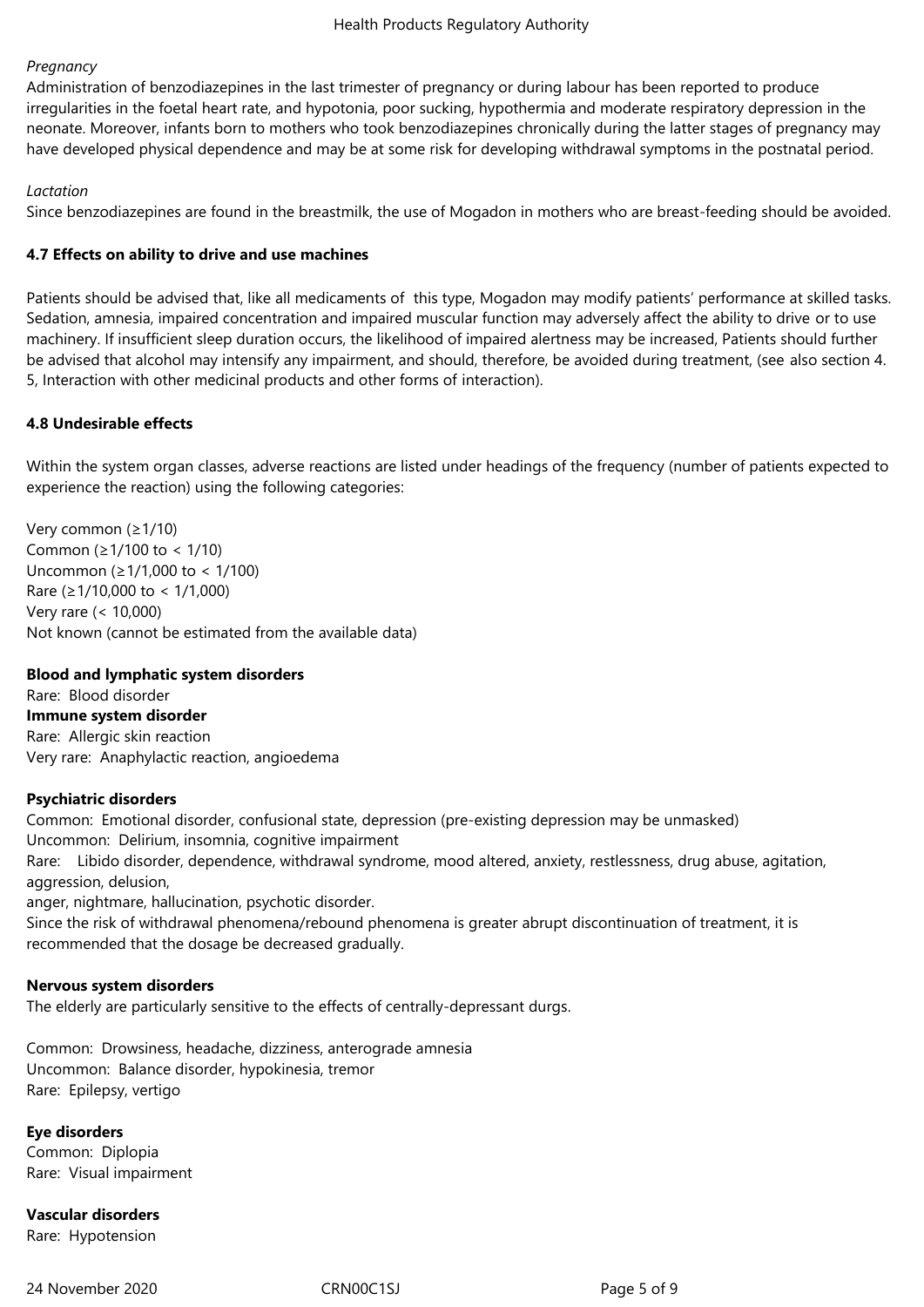## **Respiratory, thoracic and mediastinal disorders**

Common: Respiratory depression, increased bronchial secretion

## **Gastrointestinal disorders**

Rare: Abdominal discomfort

## **Hepatobiliary disorders**

Rare: Jaundice

#### **Skin and subcutaneous tissue disorders**

Rare: Rash, urticaria, pruritus, dermatitis, erythema multiforme, Stevens-Johnsons syndrome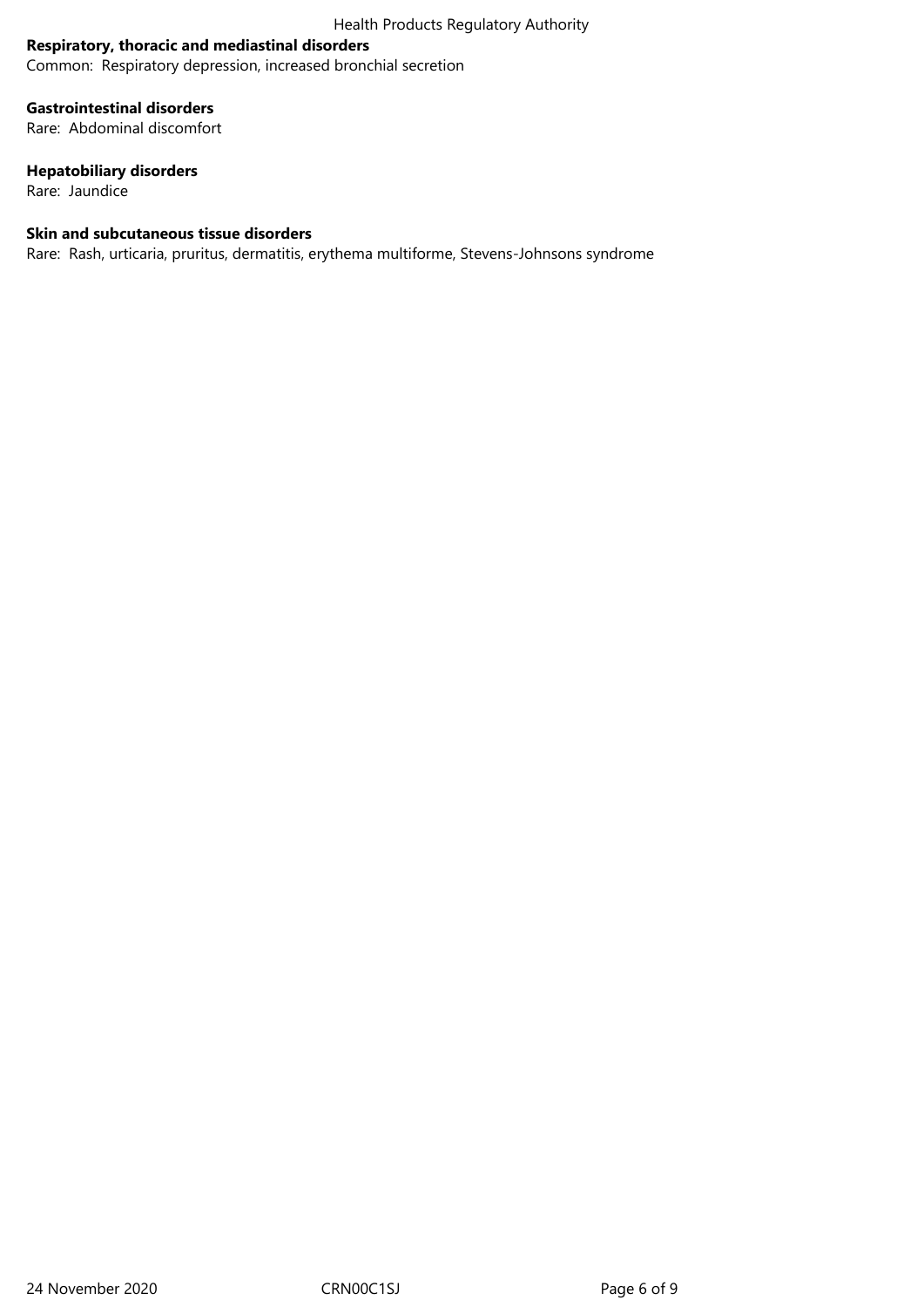Due to the myorelaxant effect there is a risk of falls and consequently fractures in the elderly.

#### **Common: Muscular weakness**

Rare: Muscle spasm

#### **Renal and urinary disorders**

Common: Urinary retention

#### **General disorders and administration site conditions**

Common: Fatigue Uncommon: Ataxia Rare: Irritability, rebound affect Reporting of suspected adverse reactions

Reporting suspected adverse reactions after authorisation of the medicinal product is important. It allows continued monitoring of the benefit/risk balance of the medicinal product. Healthcare professionals are asked to report any suspected adverse reactions via HPRA Pharmacovigilance, Earlsfort Terrace, IRL - Dublin 2; Tel: +353 1 6764971; Fax: +353 1 6762517. Website: www.hpra.ie; E-mail: medsafety@hpra.ie.

## **4.9 Overdose**

When ta[ken alone in o](http://www.hpra.ie/)verdos[age, Mogadon prese](mailto:medsafety@hpra.ie)nts f ew problems in management and should not present a threat to life unless combined with other CNS depressant (including alcohol). In the management of overdose with any medicinal product, it should be borne in mind that multiple agents may have been taken.

Following overdose with oral benzodiazepines, vomiting should be induced (within one hour) if the patient is conscious or gastric lavage undertaken with the airway protected if the patient is unconscious. If there is no advantage in emptying the stomach, activated charcoal should be given to reduce absorption.

Special attention should be paid to respiratory and cardiovascular functions in intensive care. Overdosage of benzodiazepines is usually manifested by degrees of central nervous system depression ranging from drowsiness to coma. In mild cases symptoms include drowsiness, mental confusion, dysarthria and lethargy; in more serious cases, symptoms may include ataxia, hypotonia, hypotension, respiratory depression, rarely coma and very rarely death.

The value of dialysi s has not been determined. –Flumazenil is a specific IV antidote for use in emergency situations. Patients r equiring such interventions should be monitored closely in hospital (see separate prescribing information). The benzodiazepine antagonist flumazenil is not indicated in patients with epilepsy who have been treated with benzodiazepines. Antagonism of the benzodiazepine effect in such patients may trigger seizures.

If excitation occurs, barbiturates should not be used.

#### **5 PHARMACOLOGICAL PROPERTIES**

#### **5.1 Pharmacodynamic properties**

#### ATC Code: N05CD02

Mogadon is a benzodiazepine compound with sedative properties. It acts in 30 to 60 minutes to produce sleep lasting 6 to 8 hours.

#### **5.2 Pharmacokinetic properties**

The drug is well absorbed from the GI tract with peak blood levels being achieved within 2 hours of administration. Two hours after administration, the concentration of nitrazepam in the cerebrospinal fluid is about 8% and after 36 hours approximately 16% of the concentration in the plasma. The cerebrospinal fluid concentration thus corresponds to the non-protein-bound fraction of active ingredient in the plasma. The half-life is, on average, 24 hours. Steady-state levels are achieved within 5 days. Nitrazepam undergoes biotransformation to a number of metabolites, none of which possess significant clinical activity.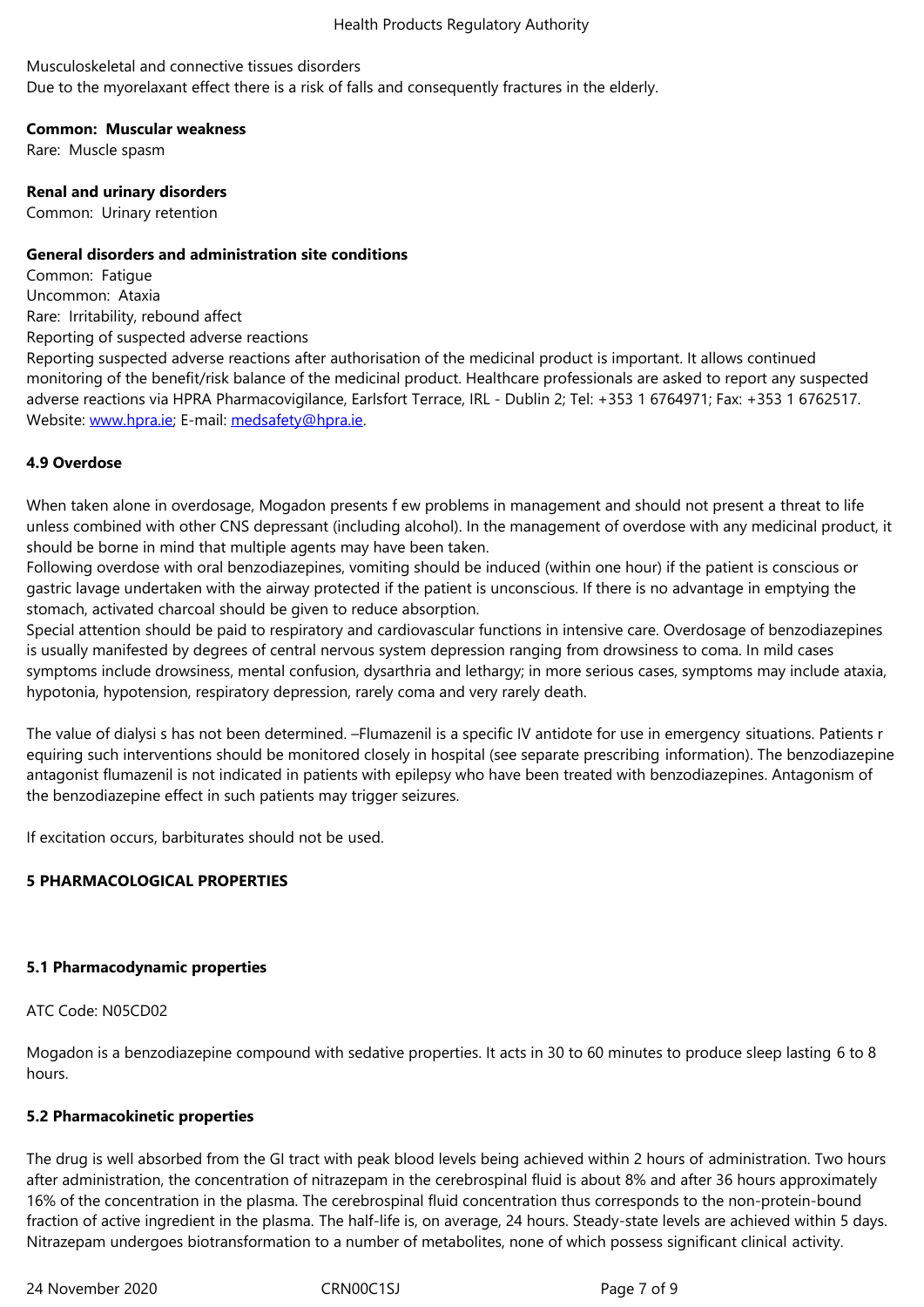About 5% is excreted unchanged in the urine together with less than 10% each of the 7-amino-and-acetylamino metabolites in the first 48 hours. In younger persons the volume of distribution is 2L/kg, in elderly patients the volume of distribution is greater and the mean elimination half-life rises to 40 hours.

No clear correlation has been demonstrated between the blood levels of Mogadon and its clinical effects.

## **5.3 Preclinical safety data**

None stated.

## **6 PHARMACEUTICAL PARTICULARS**

#### **6.1 List of excipients**

Lactose monohydrate Maize starch Magnesium stearate

## **6.2 Incompatibilities**

Not applicable

## **6.3 Shelf life**

5 years

## **6.4 Special precautions for storage**

Bottles: Do not store above 25°C. Store in the original container. Blisters: Do not store above 25°C. Keep blisters in the outer carton.

## **6.5 Nature and contents of container**

Outer cardboard box containing a HDPE bottle with snap-lid cap. Each HDPE bottle contains 30 tablets. PVC/A1 blister packs containing 30 tablets.

Not all pack sizes may be marketed.

## **6.6 Special precautions for disposal of a used medicinal product or waste materials derived from such medicinal product and other handling of the product**

No special requirements.

**6.6 Special precautions for disposal**

#### **6.6 Special precautions for disposal and other handling**

## **7 MARKETING AUTHORISATION HOLDER**

24 November 2020 CRN00C1SJ Page 8 of 9 Mylan IRE Healthcare Limited Unit 35/36